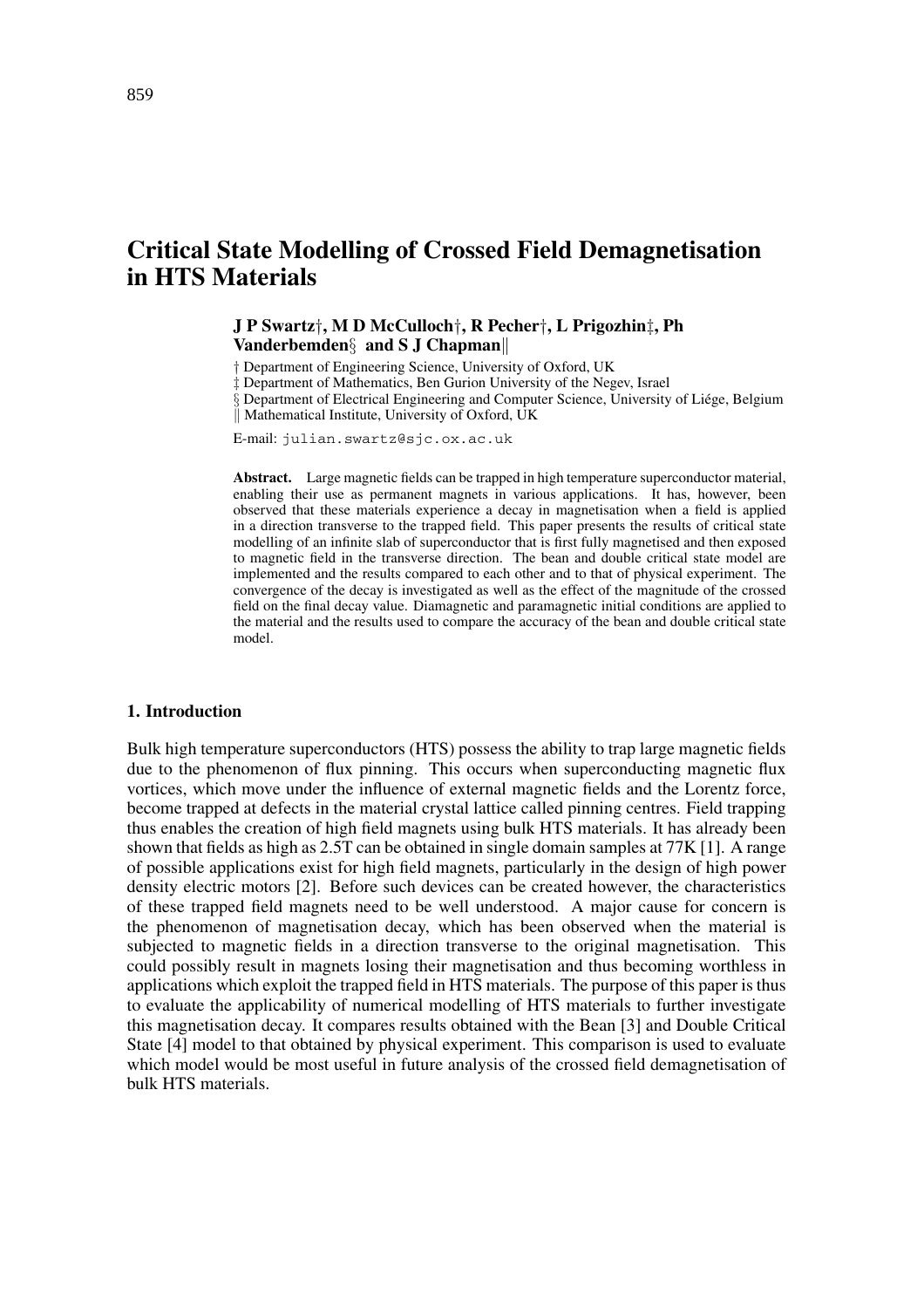#### **2. Underlying Equations**

#### *2.1. The Bean Model*

The phenomenon of superconductivity can be described by critical state models which are based on observed physical properties of the material. They generally assume that critical current,  $J_c$ , flows in the critical state region. These models are usually formulated in terms of Maxwell's equation with added conditions governing the current density in the material. In the Bean model, this corresponds to a simplification of the extreme nonlinear **E**-**J** relation such that if  $|J| < J_c$ , then  $E = 0$  and if  $|J| = J_c$ ,  $E \in 0, \infty$ . It is also assumed that  $\mathbf{E} \parallel \mathbf{J}$ .

When trying to find a numerical solution for the Bean model, the main difficulty encountered is in determining the unknown free boundary that separates the region that is in the critical state from the region that is not. Prigozhin [5] proposed a numerical solution of the Bean model by a variational formulation that treats the critical and non-critical region in the same way, thereby simplifying the solution. He derived a variational inequality that enables the solution of the current distribution in the material by determining the currents in the following set:

$$
\mathbf{J} \in K_1 : \left(\mu_0 \mathcal{G} * \mathbf{J} + \frac{\partial \mathbf{A}_e}{\partial t}, \mathbf{J}' - \mathbf{J}\right) \ge 0
$$
\n(1)

where  $G * J$  represents the convolution of  $J$  with the Green's function of Laplace's equation. The variational inequality can be solved by constrained optimisation with the constraints:

$$
\begin{array}{ll}\n|\mathbf{J}| < J_c \\
\mathbf{J}|_{t=0} = \mathbf{J}_0 \\
\nabla \cdot \mathbf{J} = 0\n\end{array} \tag{2}
$$

The simplest geometry that can be modelled easily for the purposes of studying the magnetisation decay phenomenon is the infinite slab in 1D. The variational formulation can be rewritten in terms of magnetic field for an infinite slab in the  $y - z$  plane, occupying the region  $0 \le x \le d$ . If it is assumed that the applied field is given by:  $H_e(t) = (0, H_{ey}, H_{ez})$ , the induced current density, magnetic vector potential and total magnetic field (given by  $H_e + h$ ) will be parallel to the  $y - z$  plane. The advantage of rewriting the variational inequality in terms of magnetic field is that it avoids the computational expense of the convolution. If it is assumed that no external current is applied, the set of possible current densities is given by:

$$
K = \left\{ \varphi(x) = (0, \varphi_y(x), \varphi_z(x)) \middle| \int_0^d \varphi_y(x) dx = \int_0^d \varphi_z(x) dx = 0 \right\}
$$

let  $J \in K$  be current density, then:

$$
\mathbf{J} = \nabla \times \mathbf{h}
$$

which in the slab case corresponds to:

$$
J_y = -\frac{\partial h_z}{\partial x}
$$

$$
J_z = \frac{\partial h_y}{\partial x}
$$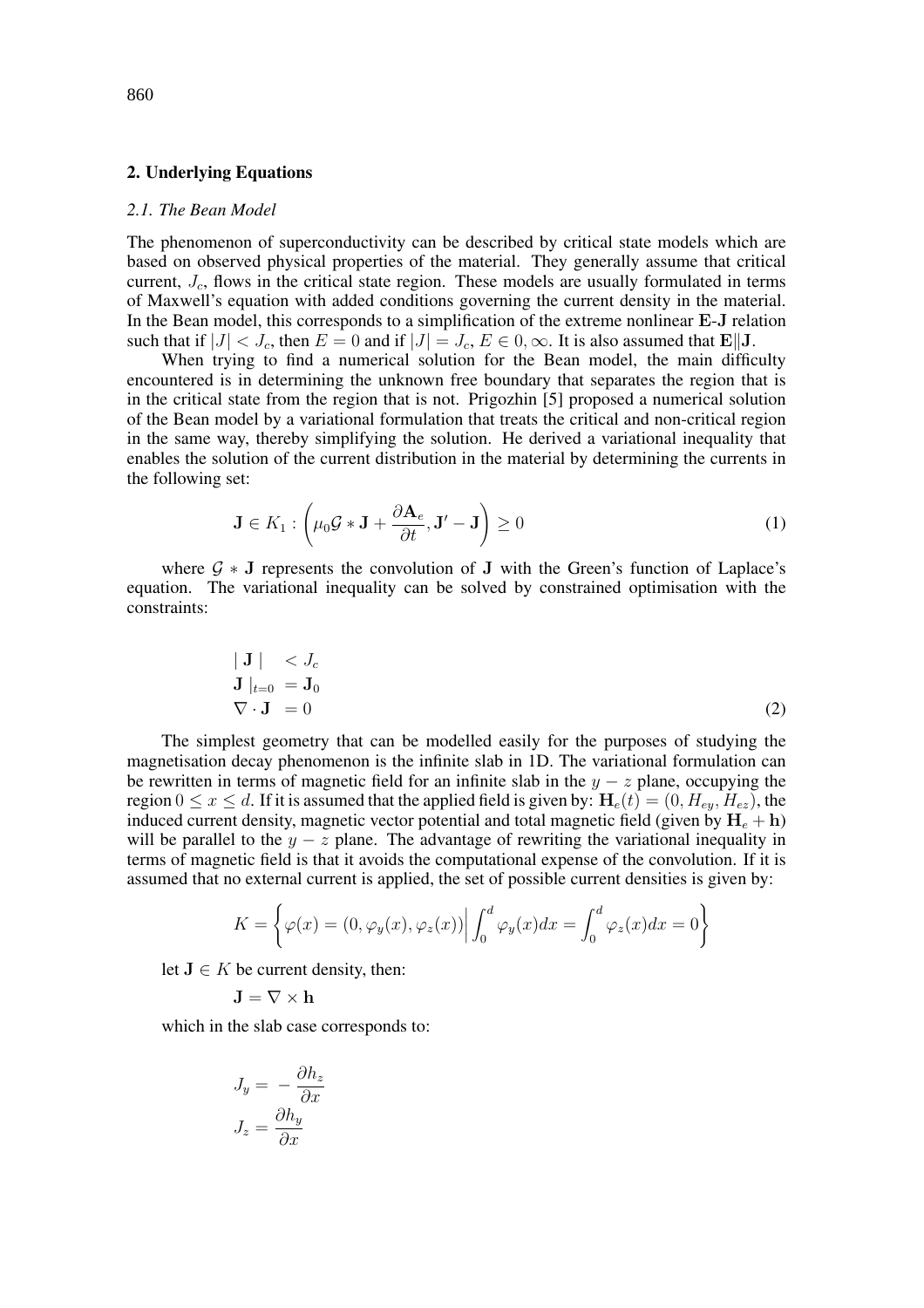$$
h_y = \int_0^x J_z(x) dx
$$

$$
h_z = -\int_0^x J_y(x) dx
$$

which are zero at  $x = 0, d$ . If  $H = H_e + h$ , then  $H = H_e$  at the boundary. A new set of possible induced magnetic fields is defined as:

$$
K_h = \left\{ \psi(x) = (0, \psi_y(x), \psi_z(x)) \middle| \begin{array}{l} \psi(0) = \psi(d) = 0\\ |\nabla \times \psi| \end{array} \right\}
$$

curl  $K_h \to K$  is a one to one map and hence,

$$
\mathbf{h} \in K_{1h} = \left(\nabla \times \frac{\partial \mathbf{A}}{\partial t}, \nabla \times \psi - \nabla \times \mathbf{h}\right) \ge 0
$$

with  $h|_{t=0} = h_0 \in K_h$ . Since  $\nabla \mathbf{A} = \mu_0 (\mathbf{H}_e + \mathbf{h})$ , the inequality can be rewritten as:

$$
\mathbf{h} \in K_{1h} : \mu \left( \frac{\partial \mathbf{h}}{\partial t} + \frac{\partial \mathbf{H}_e}{\partial t}, \psi - \mathbf{h} \right) \ge 0 \,\forall \,\psi \in K_{1h}
$$
 (3)

with

$$
K_{1h} = \left\{ \psi = (0, \psi_y, \psi_z) \middle| \begin{array}{l} \psi(0) = \psi(d) \\ \left(\frac{\partial \psi_y}{\partial x}\right)^2 + \left(\frac{\partial \psi_z}{\partial x}\right)^2 \leq J_c^2 \end{array} \right\}
$$

which is solved in a 1D finite element scheme by constrained optimisation.

### *2.2. Double Critical State Model*

The double critical state model is a modification of the Bean model designed to account for the instability of the magnetic flux vortices. The critical current is decomposed into two components,  $J_{c||}$ , parallel to the magnetic flux vortices and  $J_{c\perp}$ , perpendicular to the vortices. The main assumption of the double critical state model is that  $J_{c\perp}$  is equal to the critical current required to depin the flux vortices, while  $J_{c\parallel}$  is the critical current at which vortex instability occurs. The definition of the double critical state model means that the variational formulation for the infinite slab problem will be exactly the same as that for the bean model, with only the constraints on the current density changing, thus:

$$
K_{1h} = \left\{ \psi = (0, \psi_y, \psi_z) \middle| \begin{array}{lcl} \psi(0) = \psi(d) & = & 0 \\ \left| \begin{array}{lcl} (\nabla \times \psi) \times \mathbf{H} \mid & \leq & J_{c\perp} \mid \mathbf{H} \mid \\ (\nabla \times \psi) \cdot \mathbf{H} \mid & \leq & J_{c\parallel} \mid \mathbf{H} \mid \end{array} \right| \end{array} \right\}
$$

with  $H = H_e + h$  and:

$$
| (\nabla \times \psi) \times \mathbf{H} | = \left| H_y \frac{\partial \psi_y}{\partial x} + H_z \frac{\partial \psi_z}{\partial x} \right|
$$
  

$$
| (\nabla \times \psi) \cdot \mathbf{H} | = \left| -H_y \frac{\partial \psi_z}{\partial x} + H_z \frac{\partial \psi_y}{\partial x} \right|
$$

861

and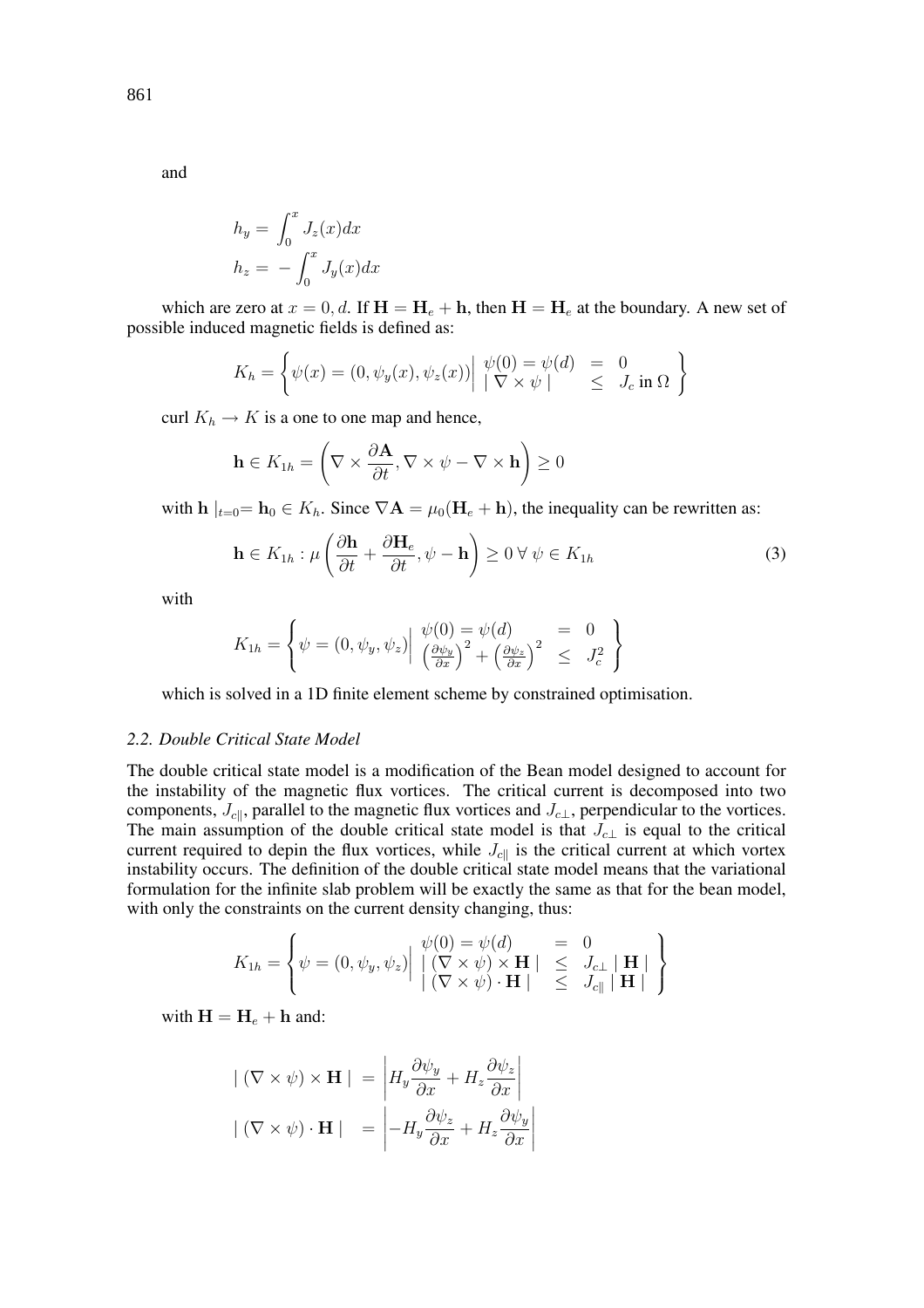## **3. Results**

Vanderbemden [6] performed an experiment where he applied a train of crossed field pulses to an initially magnetised single domain YBCO sample. He found that the crossed field caused a decay in the trapped field. This field decay is shown in figure 1 for a unipolar crossed field.



**Figure 1.** Average y component of magnetic field for crossed field experiment

He also found that bipolar crossed field pulses caused a greater decay in the trapped field magnetisation than a unipolar applied field. Similar results have been reported by other researchers conducting experiments involving crossed fields. Vanderbemden further investigated whether the decay in magnetisation converges to a steady state value. He found no convergence after 100 crossed field sweeps although other researchers claim convergence [7].

The Bean and Double Critical State models have been implemented here and their applicability evaluated by comparison to the results of Vanderbemden's crossed field experiment.

#### *3.1. Bean Model Results*

The slab is initially magnetised by applying a single pulse of twice the magnitude field required to fully penetrate the material. This ensures that the maximum field is trapped in the superconductor. A train of crossed field pulses of smaller magnitude is then applied and the magnetisation decay is plotted as the average  $H<sub>y</sub>$  component magnetic field with respect to the sweeping crossed field  $H_z$ . Parameter values of  $J_c = 1$ ,  $d = 1$  and  $\mu_0 = 1$  are chosen for convenience.

The crossed field simulation for the Bean model, shown in figure 2, produced results showing a magnetisation decay similar to that of the physical experiment. Here the  $\eta$ component of the average magnetic field is plotted against the sweeping crossed field  $h<sub>z</sub>$ .

The Bean model curve shows a much larger decay in magnetisation after the first crossed field sweep than the experimental decay curve. Both curves have a concave down curvature and the  $h_y$  field decreases for each successive crossed field sweep. The bean model does not show the crossing over observed with the experimental curve. To compare the two curves on a similar scale, the ratio of the average field after each sweep with respect to the previous sweep was plotted for both curves and the results plotted in figure 3.

The large disagreement in the magnetisation decay after the initial crossed field sweep is confirmed, but the rest of the decay characteristic shows good agreement, with the largest difference between the two decay rates being 0.2%. The Bean model also showed a similar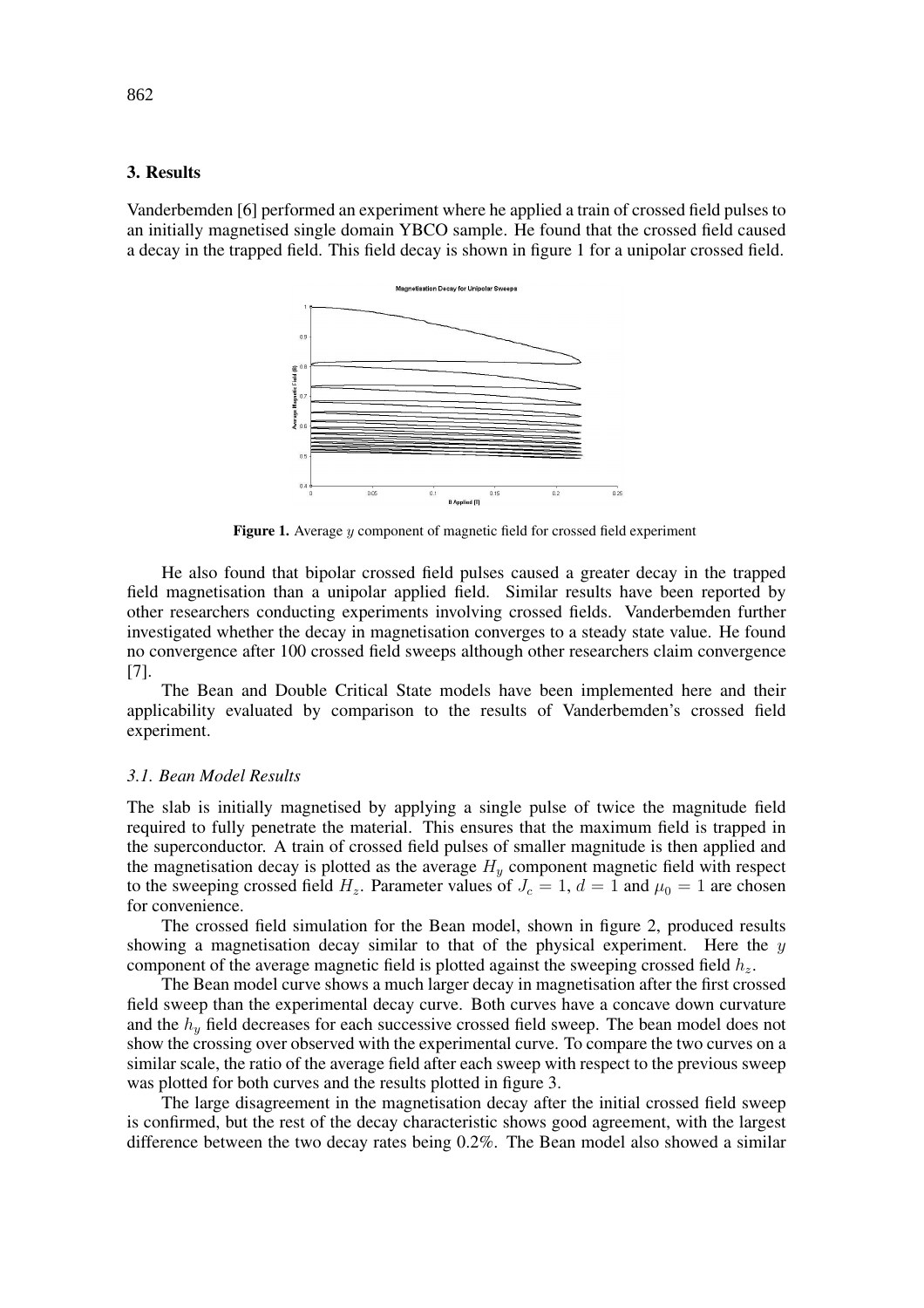

**Figure 2.** Simulation result of crossed field experiment using Bean model



**Figure 3.** Comparison of magnetisation decay rates of simulation and experiment

trend to the experimental results with a greater decay in magnetisation being caused by bipolar crossed fields than the unipolar fields.

The convergence of the magnetisation decay was investigated to determine whether a trapped field magnet would lose all its magnetisation when subjected to crossed magnetic fields or just a fraction. A further simulation was run to verify this convergence. The simulation was set up with a crossed field performing 5000 sweeps. This was compared to a simulation with 20 crossed field sweeps. In both simulations, the magnetisation decay converged to a non-zero value within the same defined tolerance range. This suggests that not only does the decay converge, but that it also reaches it's convergence point quite rapidly.

The dependence of this final decay value on the magnitude of the crossed field was investigated by running further simulations. Figure 5 shows the results of this investigation. These results show that the magnetisation loss is low for low values of crossed field. This result is encouraging because the magnitude of the crossed field expected in a typical application would likely be low compared to the magnitudes needed for full penetration of the material.

The differences observed between the numerical and experimental results could most likely be attributed to the following factors:

• An infinite slab was modelled in the numerical simulation, while the physical experiment was conducted on a finite domain cylindrical shape puck. The effect of the difference in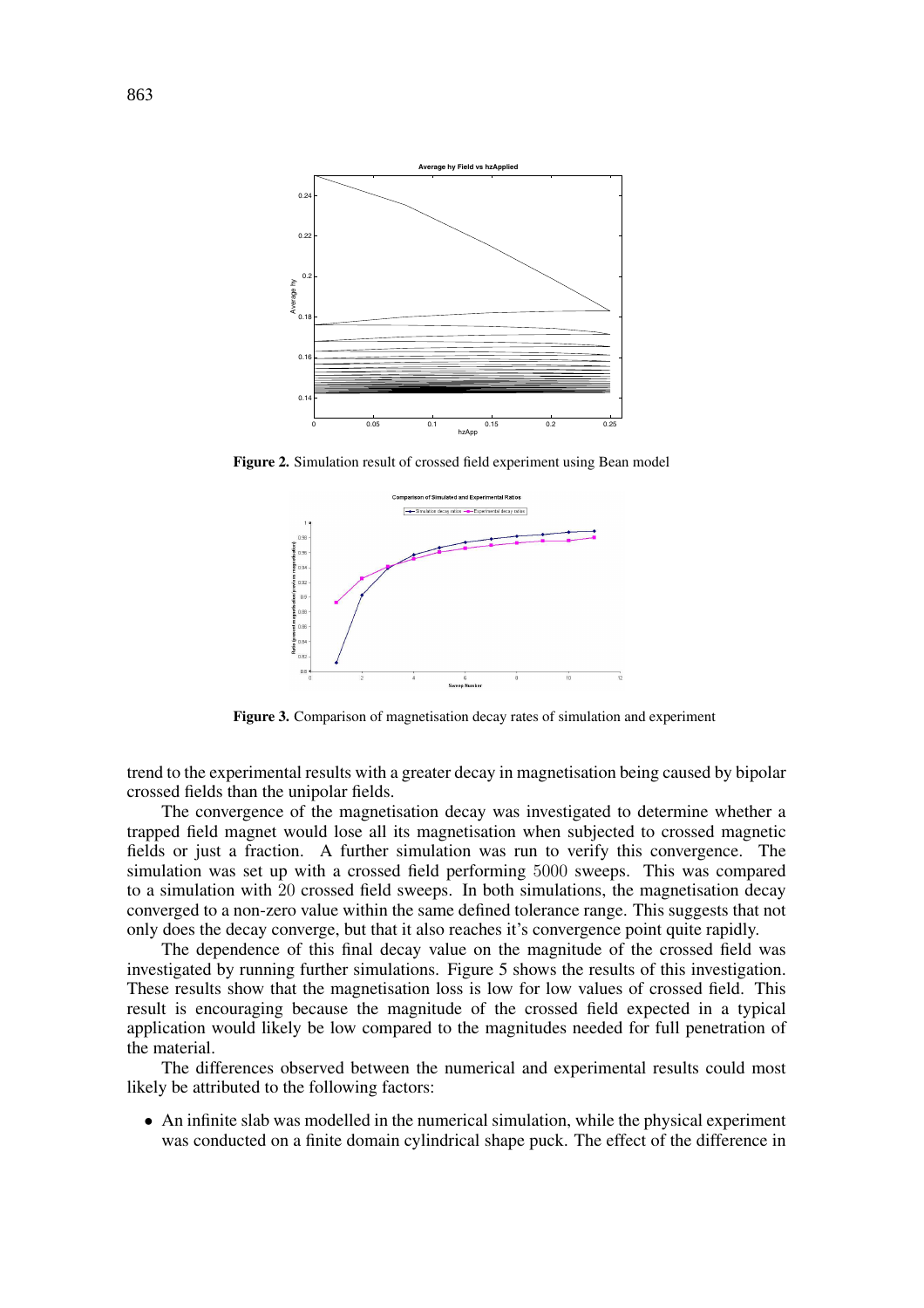geometry is not taken into account in the simulation.

- The simulation ignores material anisotropy. Physically, this anisotropy affects the critical current density in different directions in the material and could well have an effect on the magnetisation decay measured.
- The Bean model assumes that  $J_c$  is constant while it has been shown experimentally that  $J_c$  is magnetic field dependent.
- The effect of temperature is ignored in the numerical simulation.

## *3.2. Double Critical State Model Results*

The same crossed field experiment was simulated using the DCSM code with  $J_{c\parallel} = 0.6$  and  $J_{c\perp} = 0.8$ , and once again a decay in y direction average magnetic field due to z direction field pulsing was observed as shown in figure 4.



**Figure 4.** Simulation result of crossed field experiment using Double Critical State model

Although a similar pattern decay exists, the shape of the magnetisation curve is quite different. The magnetisation curve for the DCSM is concave up for the first half of the first sweep in contrast to the experimental results. This concavity does however change to concave down as the magnitude of the crossed field is increased to a value corresponding to full penetration. Subsequent cross field sweeps cause the curve to cross itself at various points. The crossing here is somewhat more pronounced than the experimentally measured curve. It can also be seen that the DCSM solution magnetisation curve displays an irregular magnetisation decay where the average  $h_y$  does not decrease by smaller amounts after each sweep, but by seemingly random amounts. The DCSM addresses the Bean model assumption that the current density is always perpendicular to the flux vortices. It incorporates a component of  $J_c$ parallel to the flux vortices to account for vortex instability. This model however suffers from the same shortcomings as the Bean model in that it does not account for the magnetic field dependence of critical current or the effect of temperature. It is also subject to the same error due to the different geometry which is modelled as opposed to that of the experiment.

The DCSM appears to show the same convergence of magnetisation decay to a non-zero value when run with 100 crossed field sweeps A comparison of the final decay value obtained for the Bean Model and DCSM was performed and the results shown in figure 5.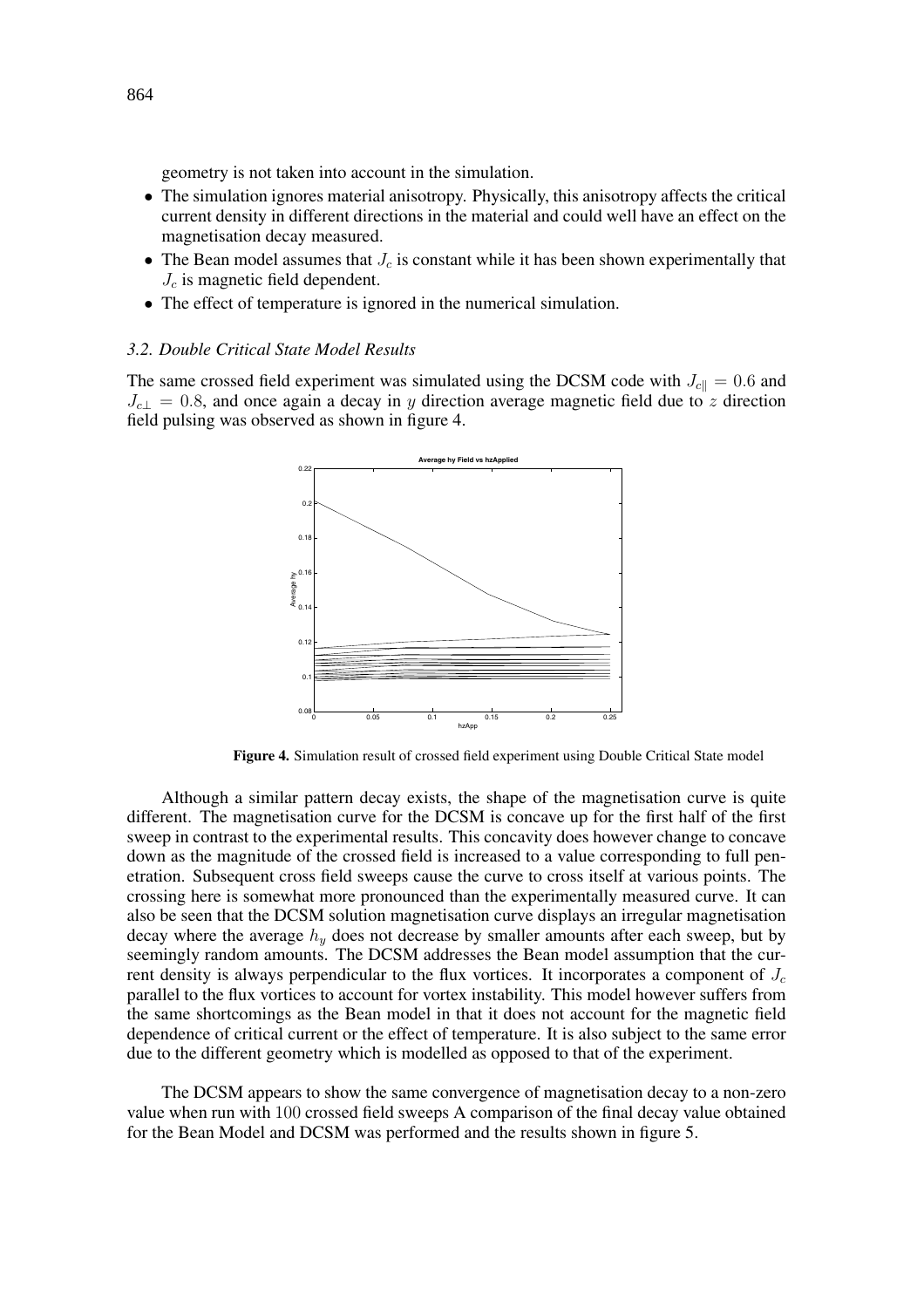

**Figure 5.** Comparison of final decay value found for Double Critical State model and Bean Model

#### *3.3. Diamagnetic and Paramagnetic Response*

Fisher [7] conducted an experiment in which he applied crossed fields to superconductors with trapped magnetic fields. He used two differently shaped samples. One was a YBCO plate and the other was a hexagonal single crystal of YBCO. Two distinct cases were tested: the paramagnetic initial condition and the diamagnetic initial condition. He found that the response was symmetrical for these cases. The concavity of the magnetisation decay curves varied between the two samples lending proof to the theory that the geometry of the sample has an effect on the demagnetisation characteristic. This would explain some of the discrepancies seen between the models developed here and the experimental results.

To further examine the applicability of these critical state models, it is thus desirable to duplicate this experiment to determine whether the response is symmetric in each of the Bean and Double critical state model.

Figure 6 shows the response of the material to these initial conditions for the Bean model and figure 7 shows the response for the Double Critical State model with full penetration crossed field applied. It can clearly be seen that the Bean model shows a symmetrical response while the double critical state model shows an asymmetrical response in contrast to the experimental results of Fisher.



**Figure 6.** Paramagnetic and Diamagnetic response for Bean Model

Fisher also tested his results with the Double Critical state model and found a similar asymmetry in its response. The Bean model however gives the symmetrical response sought